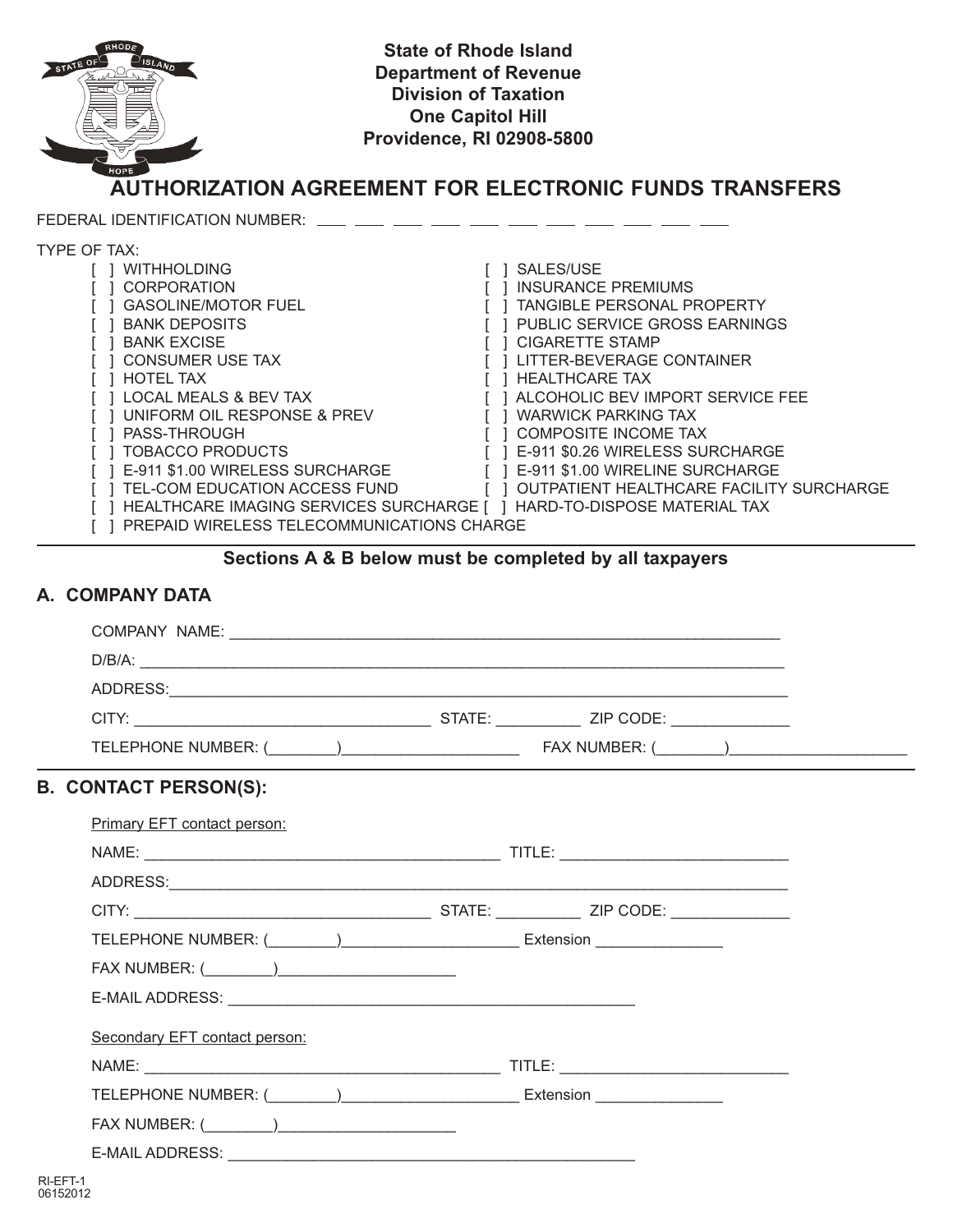# **CHOOSE ONLY ONE OF THE TWO PAYMENT OPTIONS BELOW**

# **C. ACH DEBIT OPTION**

This section is to be completed only if you choose the ACH DEBIT OPTION.

#### **TWO DEBIT OPTIONS AVAILABLE:**

#### **1. INTERNET FILING:**

Simply log onto https://www.ri.gov/taxation/business/index.php and click on the first time user link. This is the only EFT registration process that you need to do.

**Do not complete or remit this form to the RI Division of Taxation EFT Section.**

#### **2. TELEPHONE:**

Complete Section C and remit authorization agreement to the RI Division of Taxation EFT Section.

If ACH Debit is chosen, you authorize the Rhode Island Division of Taxation to present debit entries to your bank for the tax identified on the front. Only you can initiate a debit by calling the state's service bureau and indicating the amount of tax to be paid by electronic funds transfer.

Enclose a copy of a voided check or have an AUTHORIZED REPRESENTATIVE of your bank complete and sign this section of the form.

|                                     | <b>BANK NAME:</b> |        |                                     |                         |           |  |
|-------------------------------------|-------------------|--------|-------------------------------------|-------------------------|-----------|--|
| ADDRESS:                            |                   |        |                                     |                         |           |  |
| CITY:                               |                   |        |                                     | STATE:                  | ZIP CODE: |  |
| <b>BANK ACCOUNT #:</b>              |                   |        | <b>BANK ROUTING/TRANSIT NUMBER:</b> |                         |           |  |
| Γl                                  | <b>CHECKING</b>   | $\Box$ | <b>SAVINGS</b>                      |                         |           |  |
| Printed Name of Bank Representative |                   |        |                                     | <b>Telephone Number</b> |           |  |
| Signature of Bank Representative    |                   |        |                                     | <b>Date</b>             |           |  |

# **D. ACH CREDIT OPTION**

This section is to be completed **only** if you choose the **ACH CREDIT OPTION**.

All ACH CREDIT must be initiated in the required CCD+ and TXP format. Any payments not received in that format may be considered late.

#### Example: **Generic TXP addendum record CCD format**

| FIELD #:                                   | <b>FIELD NAME:</b><br>Segment Id<br><b>Field Separator</b> | <b>DATA ELEMENT TYPE:</b> | <b>FIELD LENGTH:</b>                                                                                                         | <b>COMMENTS:</b><br><b>TXP</b><br>$\star$ |  |
|--------------------------------------------|------------------------------------------------------------|---------------------------|------------------------------------------------------------------------------------------------------------------------------|-------------------------------------------|--|
| TXP01                                      | Taxpayer Id<br><b>Field Separator</b>                      | AN                        | 11                                                                                                                           | 12345678900<br>$^\star$                   |  |
| TXP02                                      | Tax Type Code<br><b>Field Separator</b>                    | ID                        | 5                                                                                                                            | 55555<br>$\star$                          |  |
| TXP03                                      | Tax period End Date<br><b>Field Separator</b>              | DT                        | 6                                                                                                                            | <b>YYMMDD</b><br>$\ast$                   |  |
| TXP04                                      | Amount Type<br><b>Field Separator</b>                      | ID                        |                                                                                                                              | T(Tax)<br>$\ast$                          |  |
| TXP05                                      | <b>Amount Paid</b><br><b>Record Terminator</b>             | N <sub>2</sub>            | 1/10                                                                                                                         | \$\$\$\$\$\$\$\$cc                        |  |
| This form must be completed and mailed to: |                                                            | One Capitol Hill          | Electronic Funds Transfer Program<br>Rhode Island Division of Taxation<br>Providence, RI 02908-5800<br>Phone: (401) 574-8484 |                                           |  |
| RI-EFT-1                                   |                                                            | Fax: (401) 574-8913       |                                                                                                                              |                                           |  |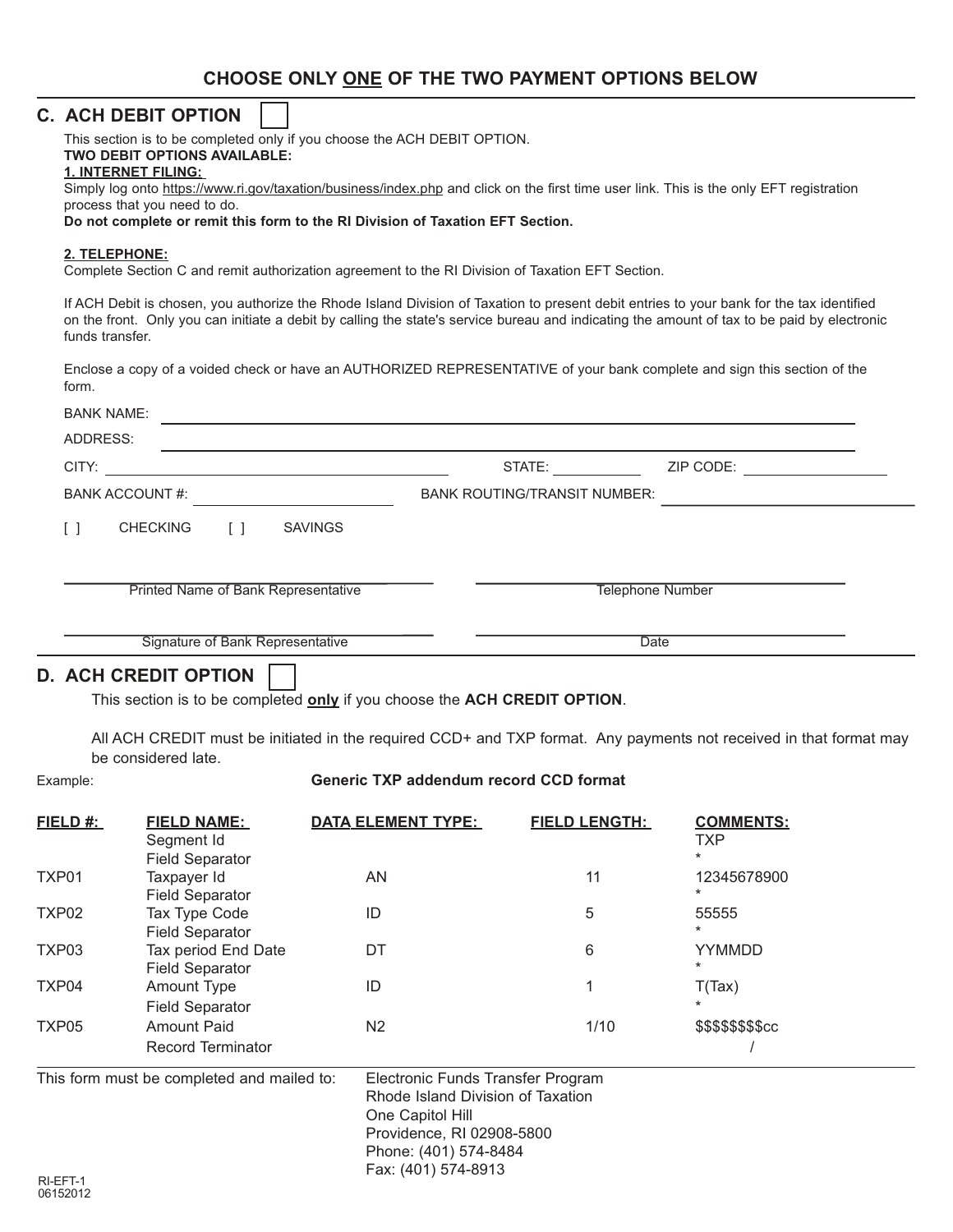## **State of Rhode Island - Division of Taxation**

## **Payment of Taxes by Electronic Funds Transfer**

**Regulation** 

## **EFT 09-01**

## **TABLE OF CONTENTS**

- **RULE 1. PURPOSE**
- **RULE 2. AUTHORITY**
- **RULE 3. APPLICATION**
- **RULE 4. SEVERABILITY**
- **RULE 5. DEFINITIONS**
- **RULE 6. ELECTRONIC FUNDS TRANSFER MANDATE**
- **RULE 7. FORMS REQUIREMENT**
- **RULE 8. PENALTY FOR NON-COMPLIANCE**
- **RULE 9. AUTHORITY TO WAIVE THE ELECTRONIC FUNDS TRANSFER MANDATE**
- **RULE 10. EFFECTIVE DATE**

# **RULE 1. PURPOSE**

This regulation implements 44-19-10.3 and 44-30-71 of the Rhode Island General Laws. These Chapters require certain taxpayer to make payments by Electronic Funds Transfer with the Division of Taxation.

#### **RULE 2. AUTHORITY**

This regulation is promulgated pursuant to RIGL 44-1 as amended. These rules have been prepared in accordance with the requirements of RIGL 44-1 and 44-1-31.1.

#### **RULE 3. APPLICATION**

The terms and provisions of these rules and regulations shall be liberally construed to permit the Division of Taxation to effectuate the purposes of RIGL 44-1-31.1 and other applicable state laws and regulations.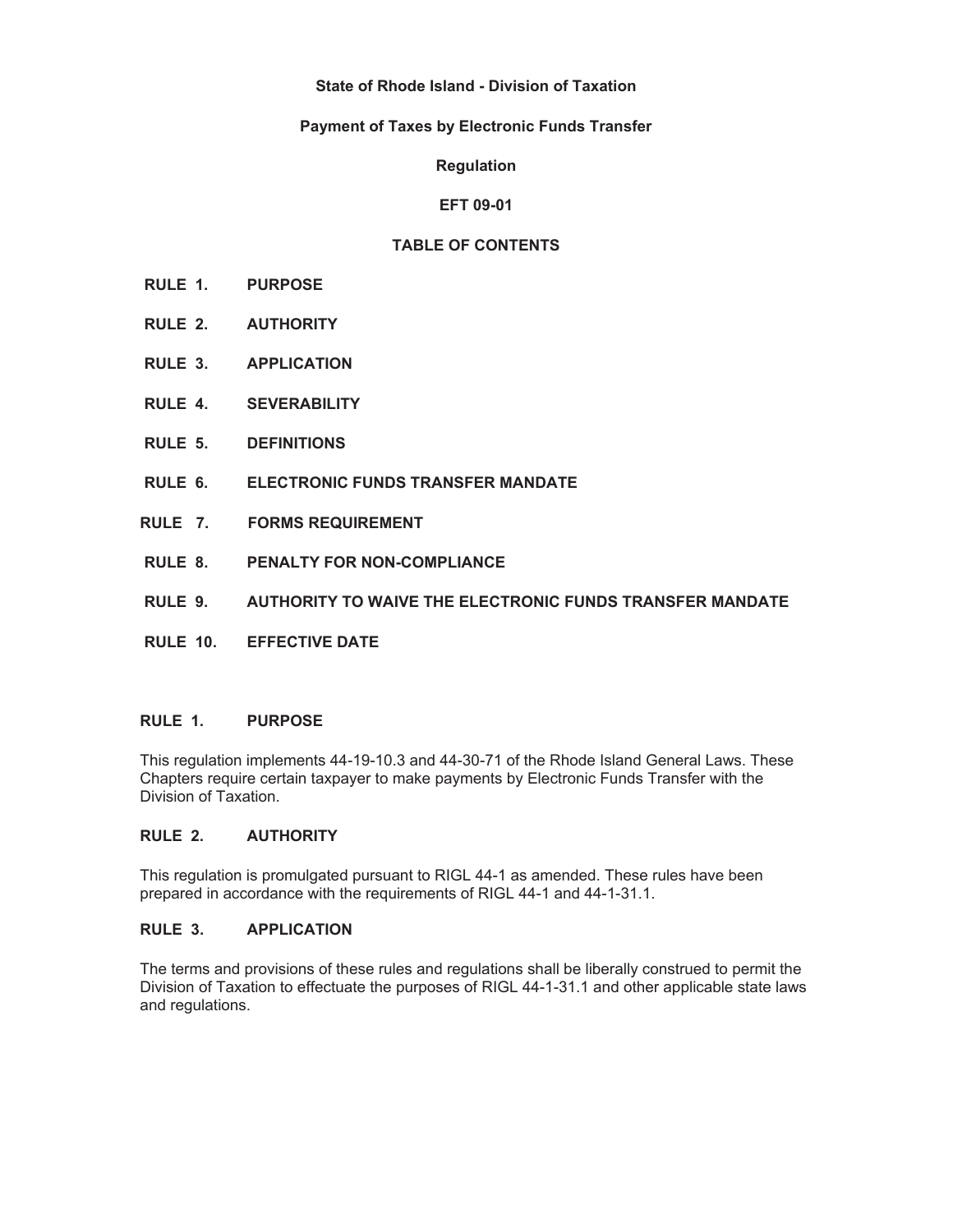## **RULE 4. SEVERABILITY**

If any provision of this regulation or the application thereof to any person or circumstances, is held invalid by a court of competent jurisdiction, the validity of the remainder of this regulation shall not be affected thereby.

## **RULE 5. DEFINITIONS**

As used in this rule, the following terms have the following meanings:

- **A. "ACH" or "Automated Clearing House**" means a central distribution and settlement point for the electronic clearing of debits and credits between financial institutions. An automated clearing house may be a Federal Reserve Bank or any organization with an operating agreement with NACHA that operates as a processing agent for ACH transactions between financial institutions.
- **B. "ACH Credit**" means an electronic transfer of funds using the ACH network that is originated by a taxpayer through its financial institution to credit (deposit) funds to a designated State of Rhode Island bank account and debit (withdraw) funds from the taxpayer's bank account for a specified payment amount.
- **C. "ACH Debit"** means an electronic transfer of funds initiated by Rhode Island Division of Taxation, upon taxpayer instruction, to debit a taxpayer's designated bank account and credit funds to a designated State of Rhode Island bank account.
- **D. "Addenda Record"** means an ACH record type that carries the supplemental data needed to completely identify a taxpayer's tax payment.
- **E. "CCD+,"** means the standard ACH transaction format that is accompanied by one addenda record when submitted to Rhode Island Division of Taxation.
- **F. "Effective Date" or "Effective Entry Date"** means the date specified by the originator on which it intends a payment to be settled. The "Effective Date" specified by a taxpayer or service provider is the date it intends the payment to be deposited into a State of Rhode Island bank account.

**Note:** NACHA Rules state that for credit entries, "... the effective entry date shall be either one or two banking days following the banking day of process as established by the Originating ACH Operator (the processing date)."

- **G. "EFT" or "Electronic Funds Transfer"** means a standard ACH funds transfer to credit or debit a bank account or wire transfer. Electronic funds transfer does not include payments by check, draft or similar paper instrument.
- **H. "Look back Period"** means the previous calendar year used by the Rhode Island Division of Taxation in order to determine whether EFT thresholds, based on reported tax liability, are met or exceeded.
- **I. "NACHA" or "North American Clearing House Association"** means the national regulatory body that establishes the standards, rules and procedures governing the ACH Network.
- **J. "Pre-notification" or "pre-note"** means a zero dollar entry that may be sent through the ACH at least seven (7) business days prior to live entries affecting an account at a financial institution.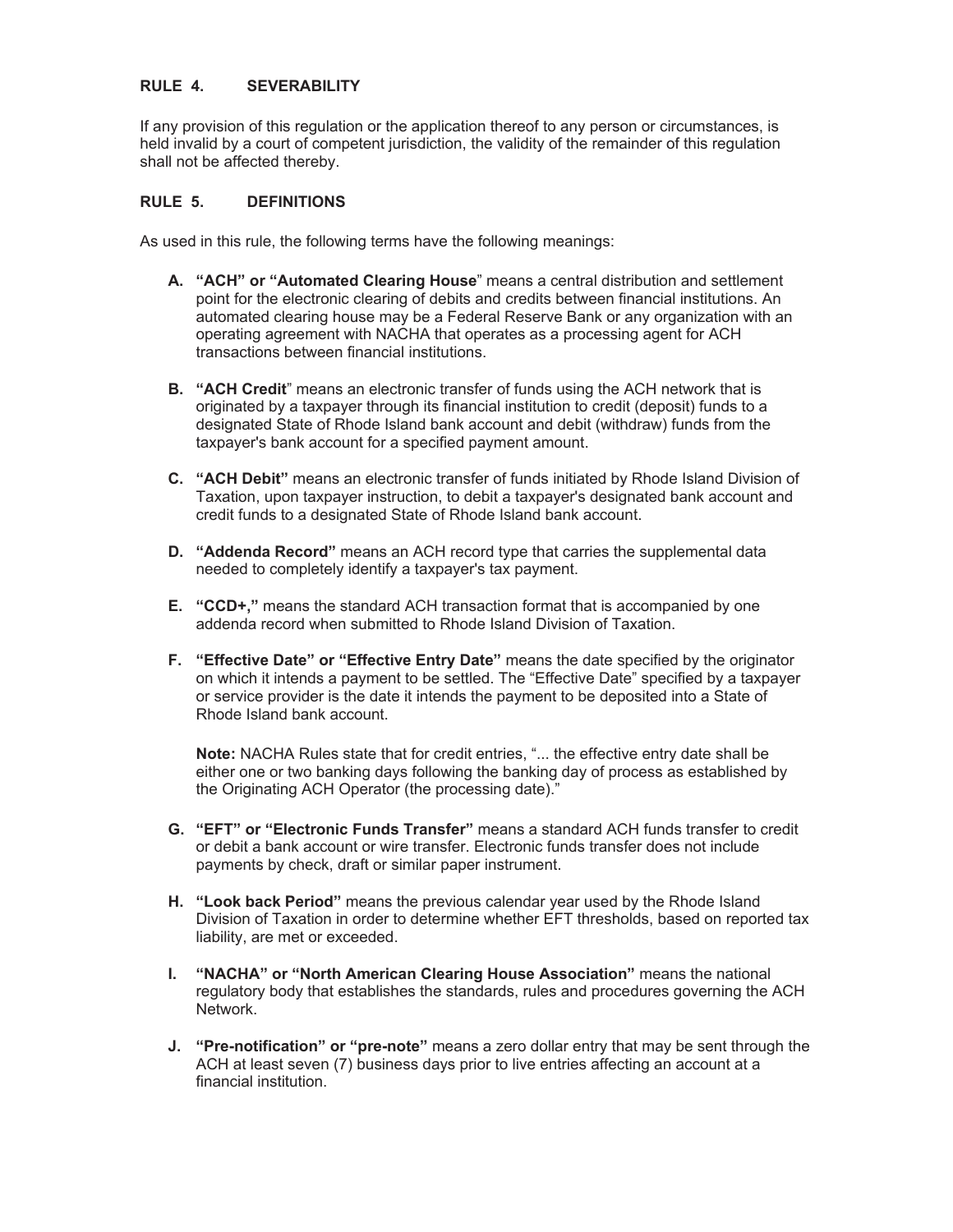- **K. "RTN/ABA number"** means the routing transit and American Banking Association numbers assigned to financial institutions. This is a nine-digit number with position nine computed according to a check-digit formula.
- **L. "Settlement Date," "Deposit Date" or "Payment Date"** means the date an electronic payment is deposited in a bank account designated by the State of Rhode Island for deposit of electronic tax payments. The dates also include the date a pre-notification transaction occurs. Generally, the "settlement date" is the same as the effective entry date.
- **M. "Standard EFT Payment Methods"** means the ACH credit method or the ACH debit method of electronic funds transfer.
- **N. "Tax Payment Convention" or "TXP"** means the standard format developed by the Federation of Tax Administrators and the Banker's EDI Council of NACHA and approved by the Banker's EDI Council of NACHA that identifies tax payments in the addenda record portion of a CCD+ ACH transaction.
- **O. "Wire Transfer" or "Bank wire"** means the same day transfer of funds from a depositor's account to a State of Rhode Island bank account. Fed-wires do not contain a standard addenda record and may be used only in an emergency situation.
- **P. "Zero dollar payment"** means a pre-notification-type transaction that is formatted as a payment and contains an addenda record.

### **RULE 6. ELECTRONIC FUNDS TRANSFER MANDATE**

#### **A.** Generally.

(1) Effective January 1, 2010, any person with an average monthly sales and use tax liability of two hundred dollars (\$200) or more per month for the look back period, shall remit said payments by electronic funds transfer. Any person required to withhold and remit tax under section 44-30-71 with ten (10) or more employees, over the course of the look back period, must make the withholding tax payments by electronic funds transfer.

(2) However, any person who has a liability of \$10,000 or more in connection with the filing of any return, report or other document with the Division of Taxation is required to remit tax payments for the relevant tax type electronically using either the ACH credit or ACH debit method. Provided, however, payment of personal income taxes by individuals shall not be subject to the requirement for Electronic Funds Transfer except that employer's withholding of taxes shall be subject to Electronic Funds Transfer.

**B.** Notification by Rhode Island Division of Taxation.

The Rhode Island Division of Taxation will periodically review the payment histories of taxpayers, employing the look back period on a tax-specific basis, in order to determine which persons are required to make payments via EFT. When the Division of Taxation determines that a person is liable for making payments electronically, the person will be notified and provided with the necessary registration forms or in the case of internet filing the internet address to establish an EFT account with the Division of Taxation. The taxpayer has 30 days after such notification to complete and return registration materials.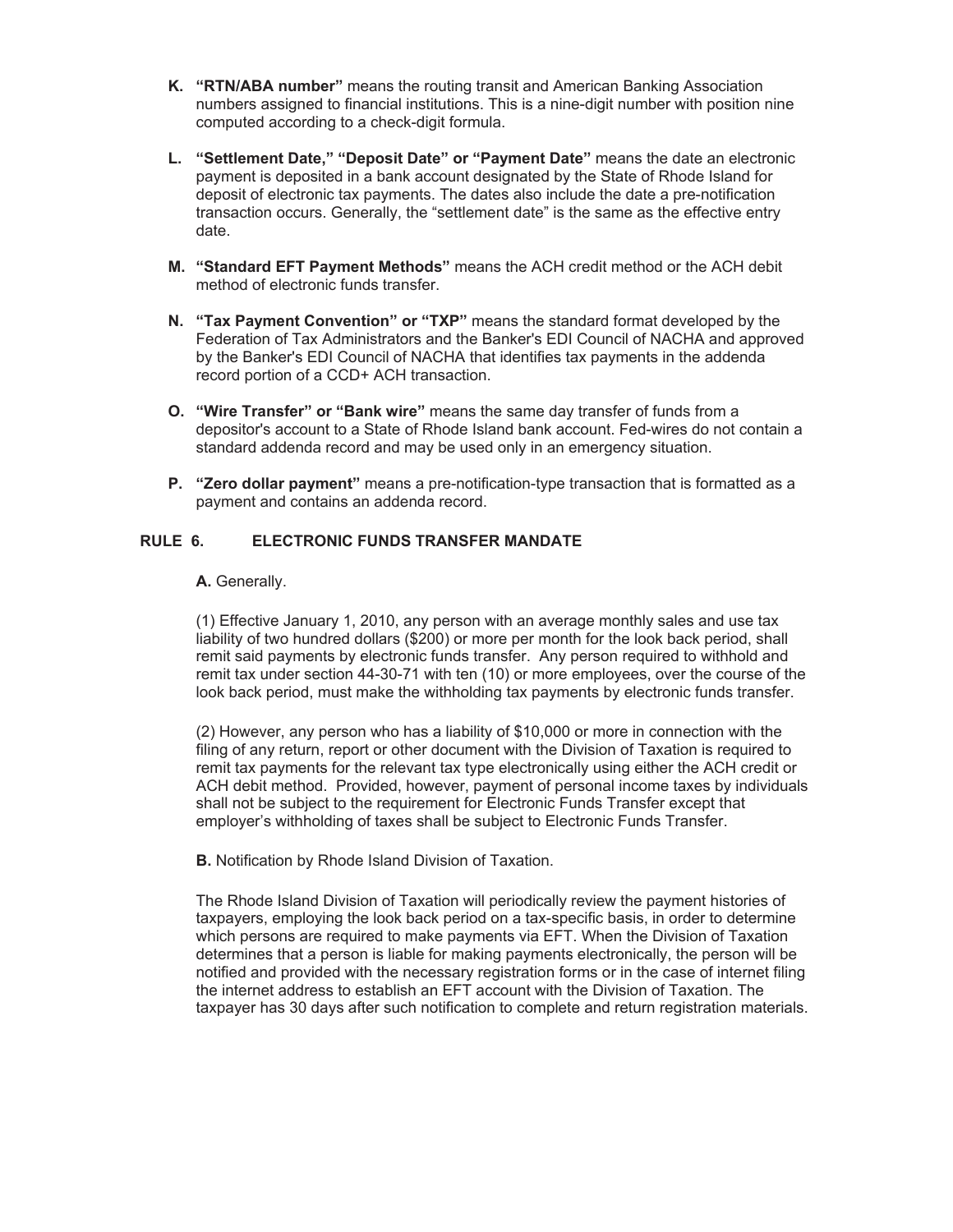## **RULE 7. FORMS REQUIREMENT**

Refer to "Electronic Tax Filing Guide", Publication 1345, found at www.tax.ri.gov/documents/elf/handbook.pdf for information on filing tax reports/forms when tax payments are remitted via EFT

## **RULE 8. PENALTY FOR NON-COMPLIANCE**

**A.** Generally; insufficient funds.

Payments made by electronic funds transfer are subject to the interest and penalty provisions if the payment is deemed late. EFT deposits to a designated State of Rhode Island bank account that are reversed by the State's depository bank due to insufficient funds in the originator's account are subject to the late filing and late payment penalties.

**B.** Failure to file electronically.

Chapter 44-19-10.3 and 44-30-71 provides that if any person fails to remit said taxes by electronic funds transfer or other electronic means defined by the tax administrator as required hereunder, the amount of tax required to have been electronically transferred shall be increased by the lesser of five percent (5%) of the amount that was not so transferred or five hundred dollars (\$500), whichever is less, unless there was reasonable cause for the failure and such failure was not due to negligence or willful neglect.

#### . **RULE 9. AUTHORITY TO WAIVE THE ELECTRONIC FUNDS TRANSFER MANDATE**

A taxpayer may make a written request to the EFT Section for waiver from mandatory EFT participation for good cause. Good cause determinations will be made on a case-bycase basis. The following will generally be considered by the Tax Administrator to constitute good cause:

**A.** The taxpayer's bank does not participate in ACH in any form. The taxpayer must provide a letter from its financial institution.

**B.** The taxpayer's current tax liability and reporting trend shows a decline in the amount of reported tax liability. If projected into the future, the tax liability will not meet or exceed the applicable mandatory threshold amount.

**C.** The taxpayer's tax liability during the look back period no longer meets or exceeds the applicable mandatory threshold amount.

**D.** The taxpayer's tax liability meets or exceeds the applicable mandatory threshold amount only because of uncharacteristically high tax amounts reported in 3 or fewer months of the look back period. However, good cause does not exist under this paragraph in the case of a person reporting withholding tax on a quarterly basis.

**E.** The taxpayer is under the payroll administration of the federal government.

**F.** The taxpayer is required to file three or fewer times per year.

Waiver requests should be sent to the following address: